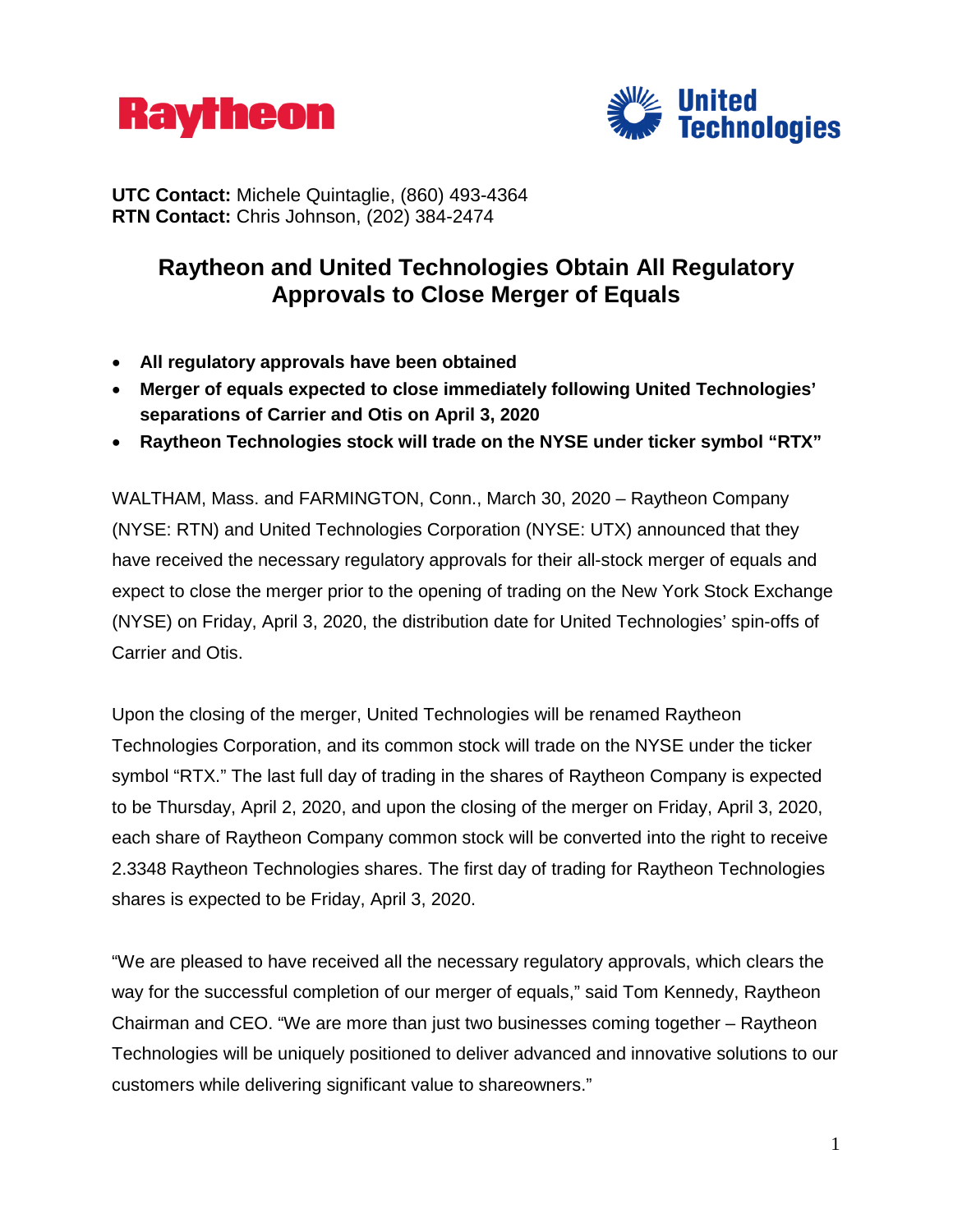"We are excited about the future of Raytheon Technologies. I am exceptionally proud to lead this new organization and the talented people who serve our nation, its allies and our commercial aerospace customers so well," said Greg Hayes, United Technologies Chairman and CEO. "I also want to thank both the Raytheon and UTC teams who have worked tirelessly to complete the merger and integration work and to stand up both Carrier and Otis as independent public companies, creating three world class organizations."

The regulatory process requires the divestitures of Raytheon's military airborne radios business and United Technologies' military Global Positioning System (GPS) and Space Optical Systems businesses, which are all expected to be completed following the merger.

Immediately prior to the closing of the merger, United Technologies will effect the separations of its Otis and Carrier businesses into separate publicly-traded companies. Carrier will trade under the ticker symbol "CARR" on the NYSE and Otis will trade under the ticker symbol "OTIS" on the NYSE. United Technologies shareowners will receive 0.5 of a share of Otis and 1 share of Carrier for each share of United Technologies common stock held as of 5:00 p.m. EDT on March 19, 2020, the record date for the distributions.

## **About Raytheon**

Raytheon Company is a technology and innovation leader specializing in defense, civil government and cybersecurity solutions. With a history of innovation, Raytheon provides state-of-the-art electronics, mission systems integration, C5I® products and services, sensing, effects and mission support for customers in more than 80 countries. [Raytheon](https://c212.net/c/link/?t=0&l=en&o=2472758-1&h=3167517542&u=https%3A%2F%2Fwww.raytheon.com%2F&a=Raytheon) is headquartered in Waltham, Massachusetts. Follow us on [Twitter.](https://c212.net/c/link/?t=0&l=en&o=2472758-1&h=167714059&u=https%3A%2F%2Ftwitter.com%2Fraytheon&a=Twitter)

#### **About United Technologies**

United Technologies Corp., based in Farmington, Connecticut, provides high technology products and services to the building and aerospace industries. By combining a passion for science with precision engineering, the company is creating smart, sustainable solutions the world needs. For more information about the company, visit our website at [www.utc.com](https://www.utc.com/) or on Twitter [@UTC.](https://twitter.com/utc?lang=en)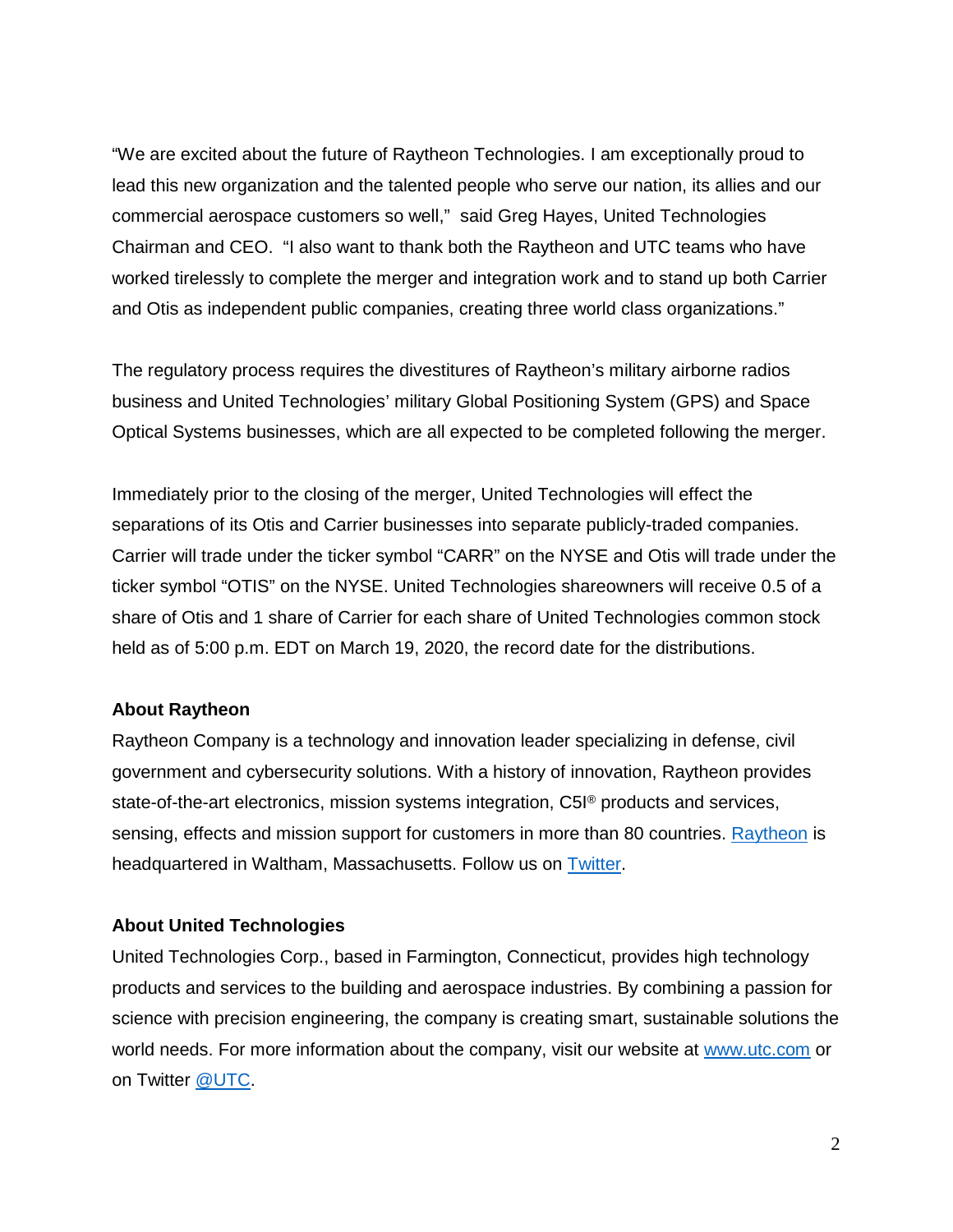#### **Cautionary Statement Regarding Forward-Looking Statements**

This press release contains statements which, to the extent they are not statements of historical or present fact, constitute "forward-looking statements" under the securities laws. From time to time, oral or written forward-looking statements may also be included in other information released to the public. These forward-looking statements are intended to provide Raytheon Company's ("Raytheon") and United Technologies Corporation's ("UTC") respective management's current expectations or plans for our future operating and financial performance, based on assumptions currently believed to be valid. Forward-looking statements can be identified by the use of words such as "believe," "expect," "expectations," "plans," "strategy," "prospects," "estimate," "project," "target," "anticipate," "will," "should," "see," "guidance," "outlook," "confident," "on track" and other words of similar meaning. Forward-looking statements may include, among other things, statements relating to future sales, earnings, cash flow, results of operations, uses of cash, share repurchases, tax rates, R&D spend, other measures of financial performance, potential future plans, strategies or transactions, credit ratings and net indebtedness, other anticipated benefits of the Rockwell Collins acquisition, the proposed merger with Raytheon or the spin-offs by UTC of Otis and Carrier into separate independent companies (the "separation transactions"), including estimated synergies and customer cost savings resulting from the proposed merger with Raytheon, the expected timing of completion of the proposed merger and the separation transactions, estimated costs associated with such transactions and other statements that are not historical facts. All forward-looking statements involve risks, uncertainties and other factors that may cause actual results to differ materially from those expressed or implied in the forward-looking statements. For those statements, we claim the protection of the safe harbor for forward-looking statements contained in the U.S. Private Securities Litigation Reform Act of 1995. Such risks, uncertainties and other factors include, without limitation: (1) the effect of economic conditions in the industries and markets in which UTC and Raytheon operate in the U.S. and globally and any changes therein, including financial market conditions, fluctuations in commodity prices, interest rates and foreign currency exchange rates, levels of end market demand in construction and in both the commercial and defense segments of the aerospace industry, levels of air travel, financial condition of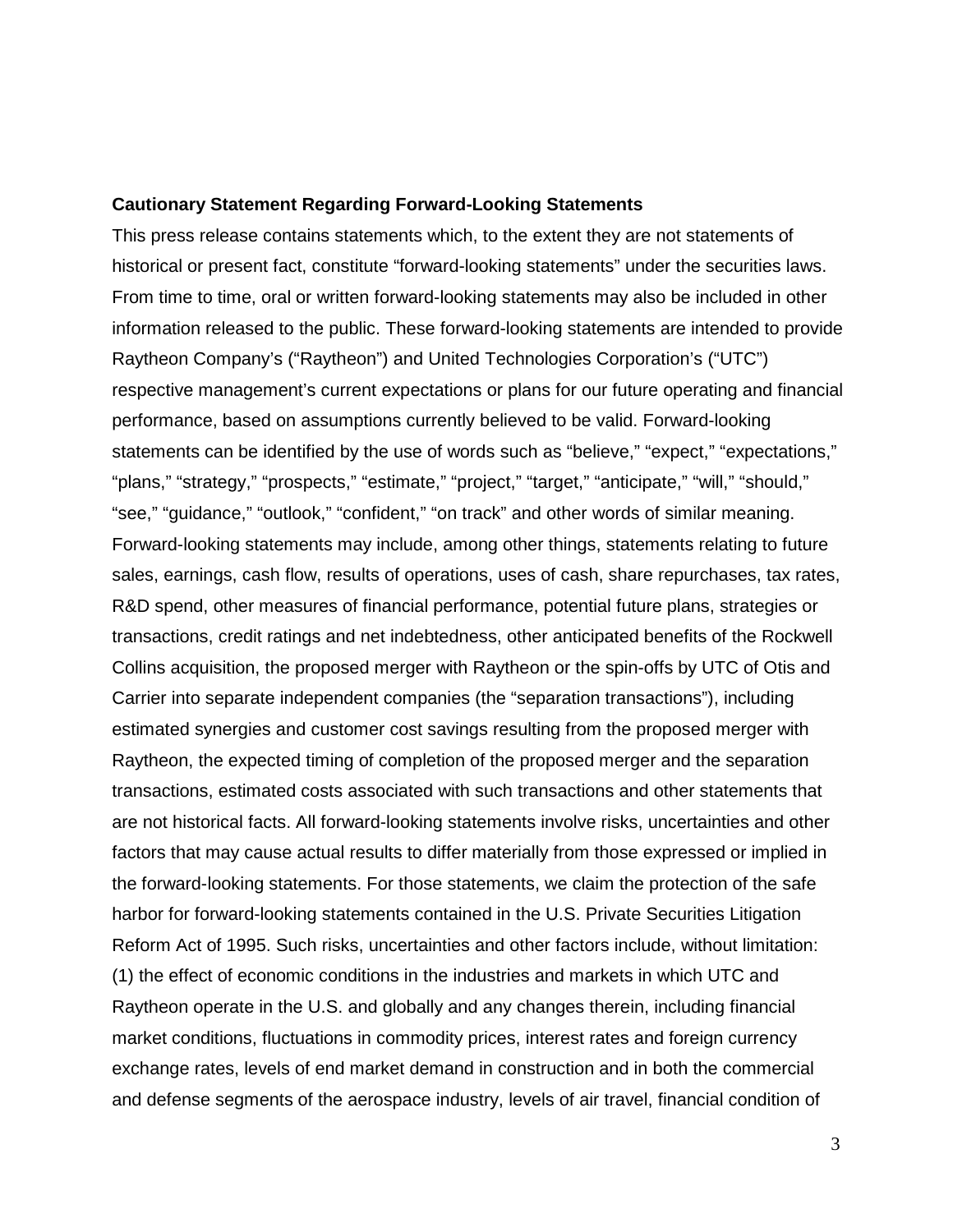commercial airlines, the impact of weather conditions, pandemic health issues and natural disasters, and the financial condition of our customers and suppliers, and the risks associated with U.S. government sales (including changes or shifts in defense spending due to budgetary constraints, spending cuts resulting from sequestration, a government shutdown, or otherwise, and uncertain funding of programs); (2) challenges in the development, production, delivery, support, performance and realization of the anticipated benefits (including our expected returns under customer contracts) of advanced technologies and new products and services; (3) the scope, nature, impact or timing of the proposed merger with Raytheon and the separation transactions and other merger, acquisition and divestiture activity, including among other things the integration of or with other businesses and realization of synergies and opportunities for growth and innovation and incurrence of related costs and expenses; (4) future levels of indebtedness, including any indebtedness incurred in connection with the proposed merger with Raytheon and the separation transactions, and capital spending and research and development spending; (5) future availability of credit and factors that may affect such availability, including credit market conditions and our capital structure; (6) the timing and scope of future repurchases by the combined company of its common stock, which may be suspended at any time due to various factors, including market conditions and the level of other investing activities and uses of cash; (7) delays and disruption in delivery of materials and services from suppliers; (8) company and customer-directed cost reduction efforts and restructuring costs and savings and other consequences thereof (including the potential termination of U.S. government contracts and performance under undefinitized contract awards and the potential inability to recover termination costs); (9) new business and investment opportunities; (10) the ability to realize the intended benefits of organizational changes; (11) the anticipated benefits of diversification and balance of operations across product lines, regions and industries; (12) the outcome of legal proceedings, investigations and other contingencies; (13) pension plan assumptions and future contributions; (14) the impact of the negotiation of collective bargaining agreements and labor disputes; (15) the effect of changes in political conditions in the U.S. and other countries in which UTC, Raytheon and the businesses of each operate, including the effect of changes in U.S. trade policies or the U.K.'s withdrawal from the European Union, on general market conditions, global trade policies and currency exchange rates in the near term and beyond; (16) the effect of changes in tax (including U.S. tax reform enacted on December 22, 2017, which is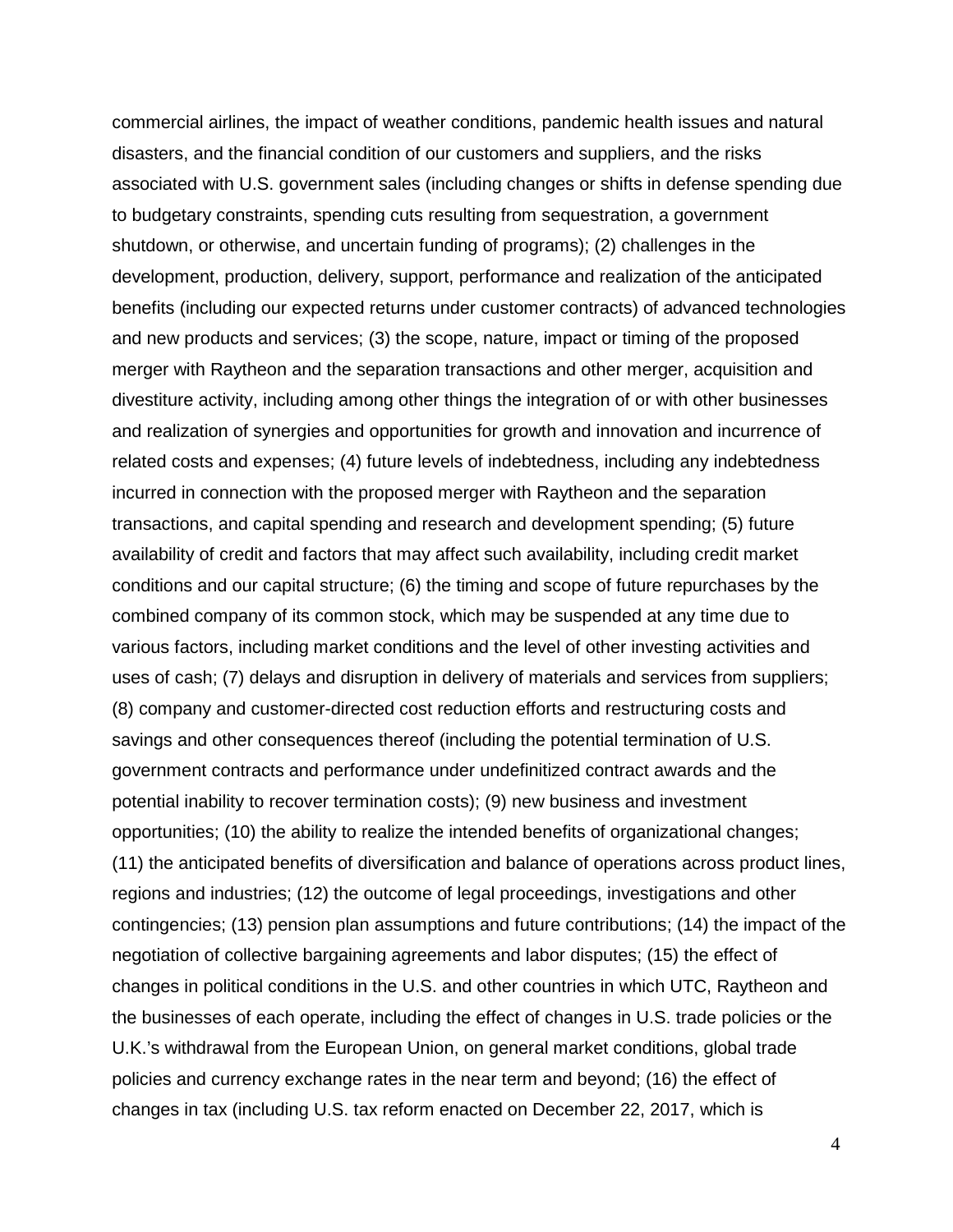commonly referred to as the Tax Cuts and Jobs Act of 2017), environmental, regulatory and other laws and regulations (including, among other things, export and import requirements such as the International Traffic in Arms Regulations and the Export Administration Regulations, anti-bribery and anti-corruption requirements, including the Foreign Corrupt Practices Act, industrial cooperation agreement obligations, and procurement and other regulations) in the U.S. and other countries in which UTC, Raytheon and the businesses of each operate; (17) negative effects of the announcement or pendency of the proposed merger or the separation transactions on the market price of UTC's and/or Raytheon's respective common stock and/or on their respective financial performance; (18) the risk that the imposition of conditions in connection with the required regulatory approvals for the proposed merger could adversely affect the combined company or the expected benefits of the transaction and the ability of the parties to satisfy the other conditions to the closing of the merger on a timely basis or at all; (19) the occurrence of events that may give rise to a right of UTC or Raytheon to terminate the merger agreement; (20) risks relating to the value of the UTC shares to be issued in the proposed merger with Raytheon, significant transaction costs and/or unknown liabilities; (21) the possibility that the anticipated benefits from the proposed merger with Raytheon cannot be realized in full or at all or may take longer to realize than expected, including risks associated with third party contracts containing consent and/or other provisions that may be triggered by the proposed transaction; (22) risks associated with transaction-related litigation; (23) the possibility that costs or difficulties related to the integration of UTC's and Raytheon's operations will be greater than expected; (24) risks relating to completed merger, acquisition and divestiture activity, including UTC's integration of Rockwell Collins, including the risk that the integration may be more difficult, time-consuming or costly than expected or may not result in the achievement of estimated synergies within the contemplated time frame or at all; (25) the ability of each of Raytheon, UTC, the companies resulting from the separation transactions and the combined company to retain and hire key personnel; (26) the expected benefits and timing of the separation transactions, and the risk that conditions to the separation transactions will not be satisfied and/or that the separation transactions will not be completed within the expected time frame, on the expected terms or at all; (27) the intended qualification of (i) the merger as a tax-free reorganization and (ii) the separation transactions as tax-free to UTC and UTC's shareowners, in each case, for U.S. federal income tax purposes; (28) the possibility that any opinions, consents, approvals or rulings required in

5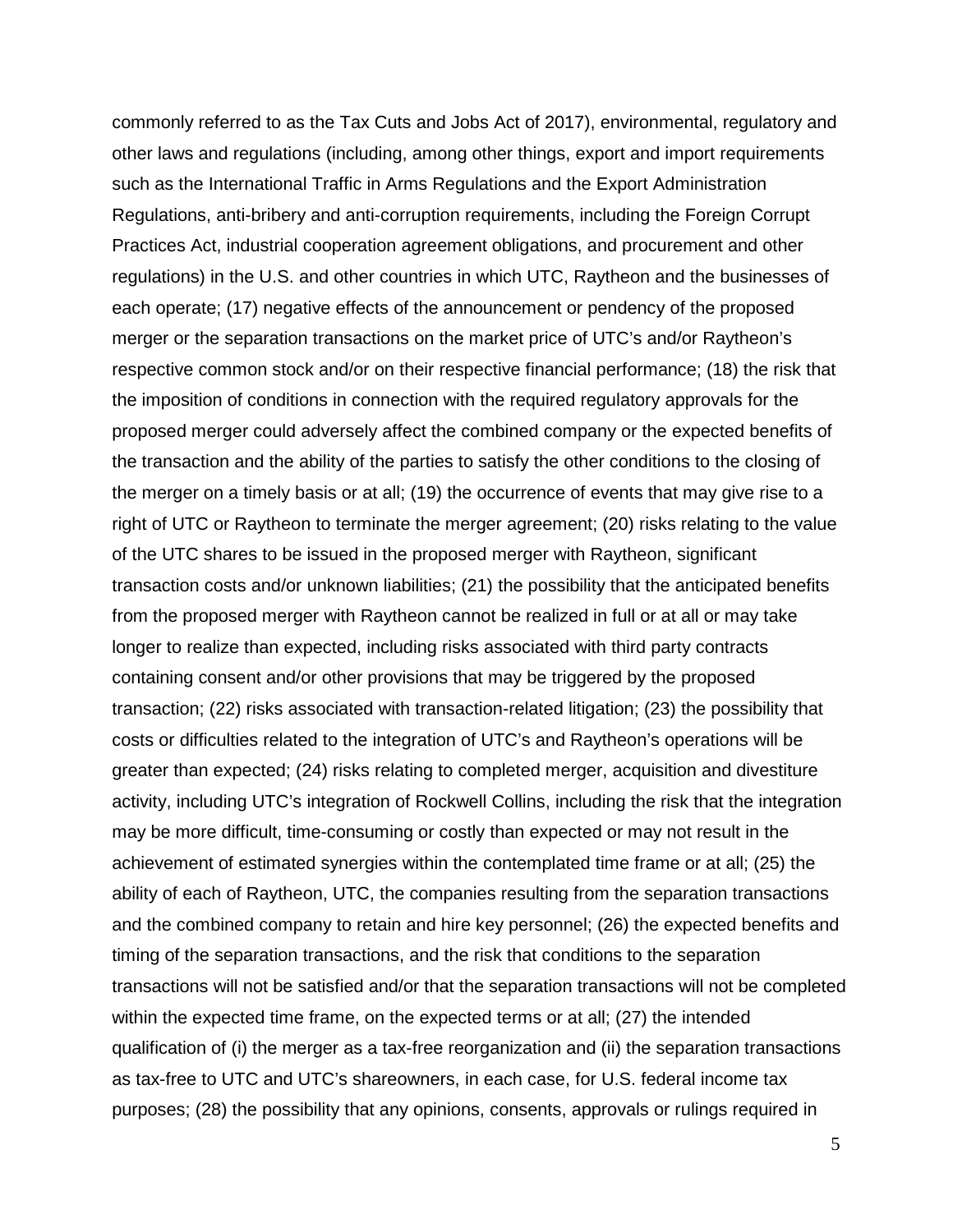connection with the separation transactions will not be received or obtained within the expected time frame, on the expected terms or at all; (29) risks associated with financing transactions undertaken in connection with the proposed merger and the separation transactions and risks associated with additional indebtedness; (30) the risk that dissynergy costs, costs of restructuring transactions and other costs incurred in connection with the separation transactions will exceed UTC's estimates; and (31) the impact of the proposed merger and the separation transactions on the respective businesses of Raytheon and UTC and the risk that the separation transactions may be more difficult, time-consuming or costly than expected, including the impact on UTC's resources, systems, procedures and controls, diversion of its management's attention and the impact on relationships with customers, suppliers, employees and other business counterparties. There can be no assurance that the proposed merger, the separation transactions or any other transaction described above will in fact be consummated in the manner described or at all. For additional information on identifying factors that may cause actual results to vary materially from those stated in forward-looking statements, see the joint proxy statement/prospectus (defined below) and the reports of UTC and Raytheon on Forms 10-K, 10-Q and 8-K filed with or furnished to the Securities and Exchange Commission (the "SEC") from time to time. Any forward-looking statement speaks only as of the date on which it is made, and UTC and Raytheon assume no obligation to update or revise such statement, whether as a result of new information, future events or otherwise, except as required by applicable law.

### **Additional Information and Where to Find It**

In connection with the proposed merger, on September 4, 2019, UTC filed with the SEC an amendment to the registration statement on Form S-4 originally filed on July 17, 2019, which includes a joint proxy statement of UTC and Raytheon that also constitutes a prospectus of UTC (the "joint proxy statement/prospectus"). The registration statement was declared effective by the SEC on September 9, 2019, and UTC and Raytheon commenced mailing the joint proxy statement/prospectus to shareowners of UTC and stockholders of Raytheon on or about September 10, 2019. Each party will file other documents regarding the proposed merger with the SEC. In addition, in connection with the separation transactions, on February 7, 2020, Carrier Global Corporation and Otis Worldwide Corporation publicly filed their respective registration statements on Form 10, which were subsequently amended and declared effective by the SEC (the "Form 10s"). INVESTORS AND SECURITY